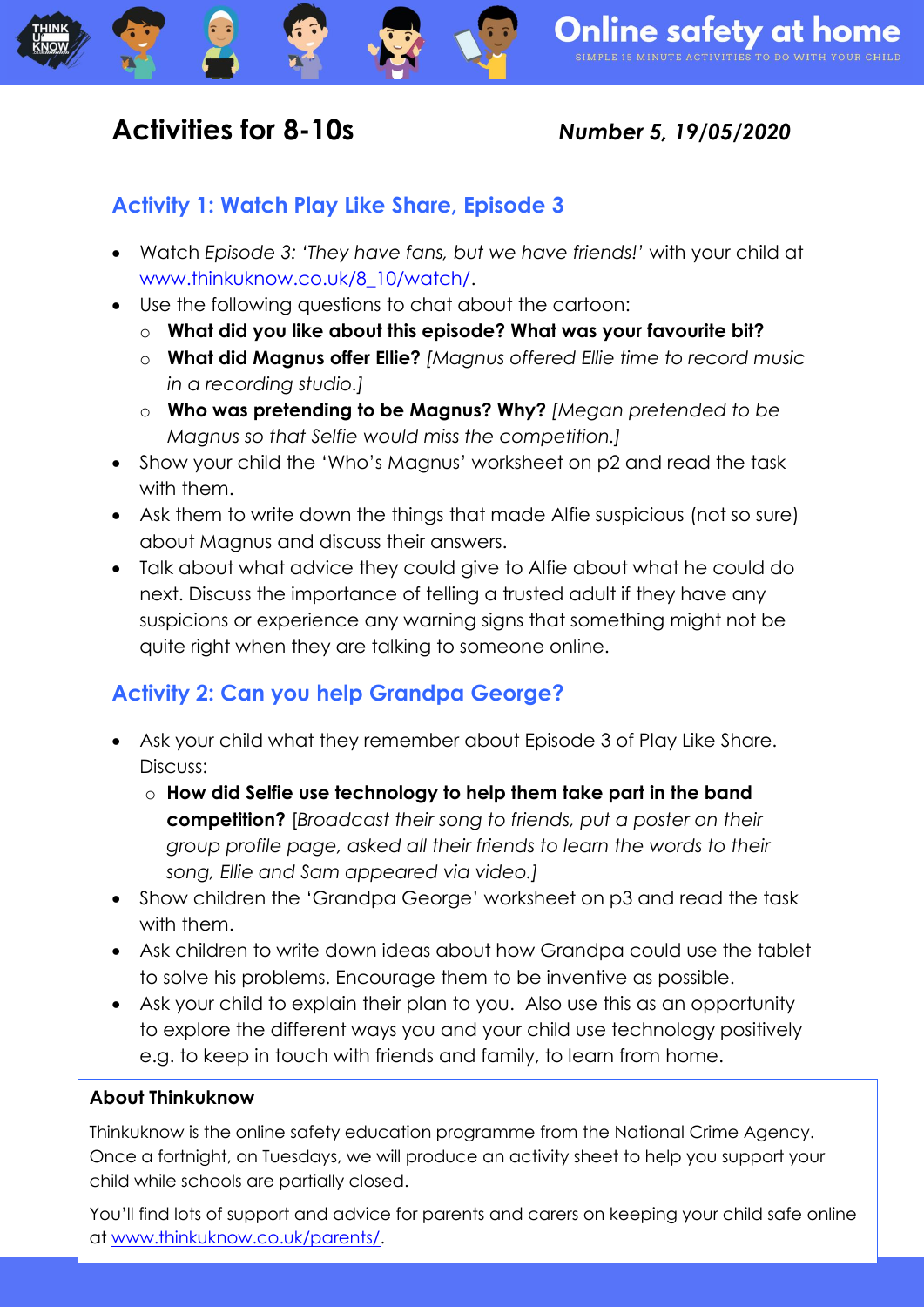## **Who's Magnus?**

**In Alfie's thought bubble, write down the things that made Alfie feel suspicious of Magnus.** 



- even the seur Ellie overly nice messages even though Ellie didn't really know him
	-
	- -
		-
		-
		- -
		- -
		- $\mu$  busith a from busity is sem sq mid won ylls bir thib abovith  $\alpha$  or busith  $\alpha$ 
			-
			- $\overline{\phantom{a}}$  His offer of time in a recording studio was too good to be true
			- - o Magnus looked overly cool

**Answers**

Your child's answers may include:

- 
- -

2